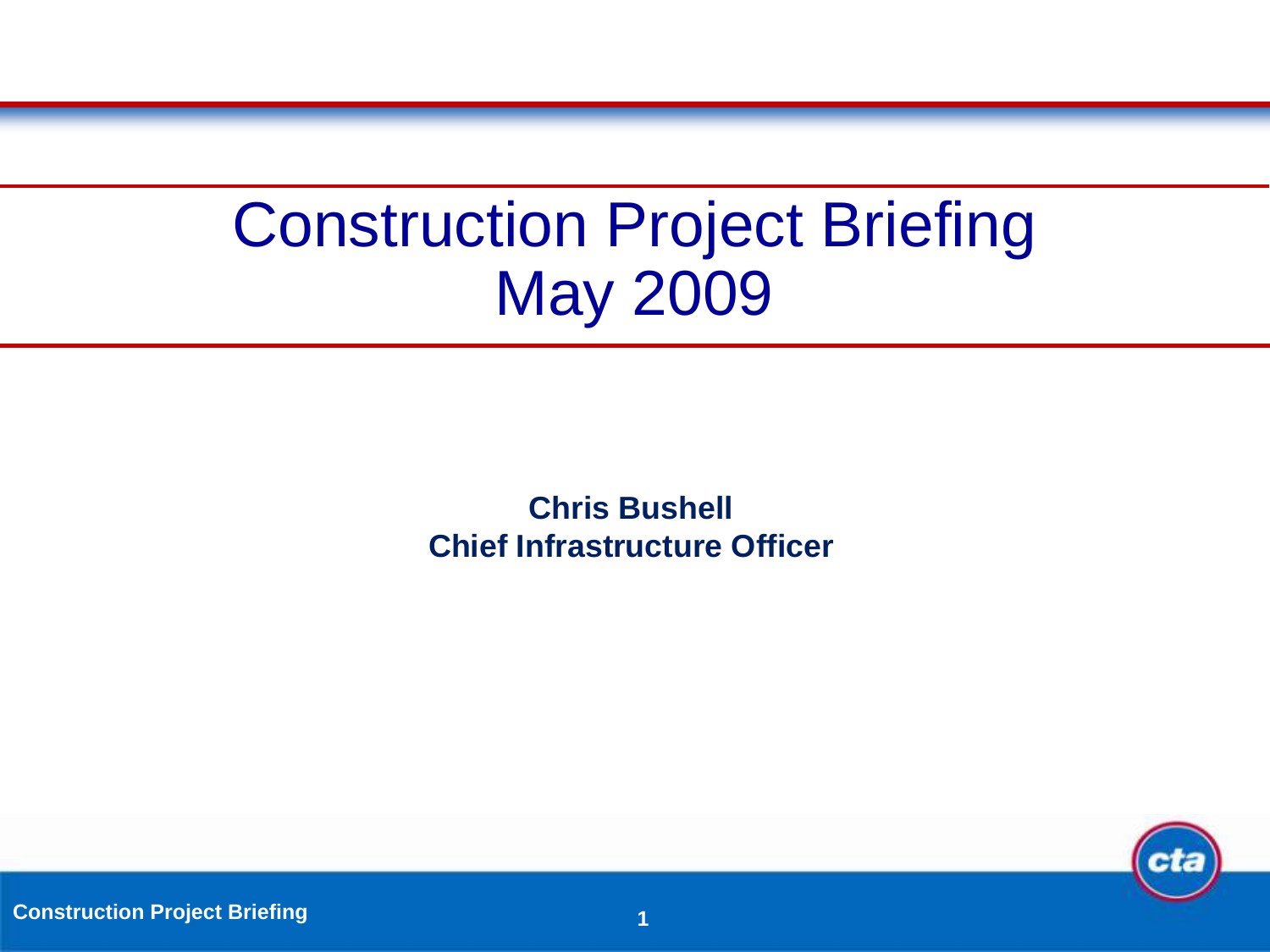# **Project Title: Brown Line Capacity Expansion Project Managing Department: Facilities Construction**

| <b>Justification of Need:</b>                                    | Accommodate increased ridership, provide accessibility,<br>upgrade support systems |
|------------------------------------------------------------------|------------------------------------------------------------------------------------|
| <b>Total Project Budget:</b>                                     | \$529.9M                                                                           |
| Earned to Date:                                                  | \$464.8M or 87.7%                                                                  |
| <b>Percent Change Orders to</b><br><b>Construction Contract:</b> | 6.21% (includes all 7 contracts)                                                   |
| <b>Percent Time Used to Date:</b>                                | 83%                                                                                |
| <b>Funding Source:</b>                                           | <b>FFGA</b>                                                                        |
| <b>Estimated Start Date/Estimated</b><br>Length of Project       | NTP 12/2004; Completion Date 12/31/2009                                            |
| <b>Project Manager:</b>                                          | Bob Wittmann (GM) and Pedro Hurtado and John Titzer (PM)                           |

- Extend platforms to allow for 8-car operations
- Make stations ADA accessible
- Rehab 18 stations; add elevators to 13 stations
- Restore 8 historic stations in agreement with the Illinois Historic Preservation Agency
- Upgrade signal, power and communications delivery system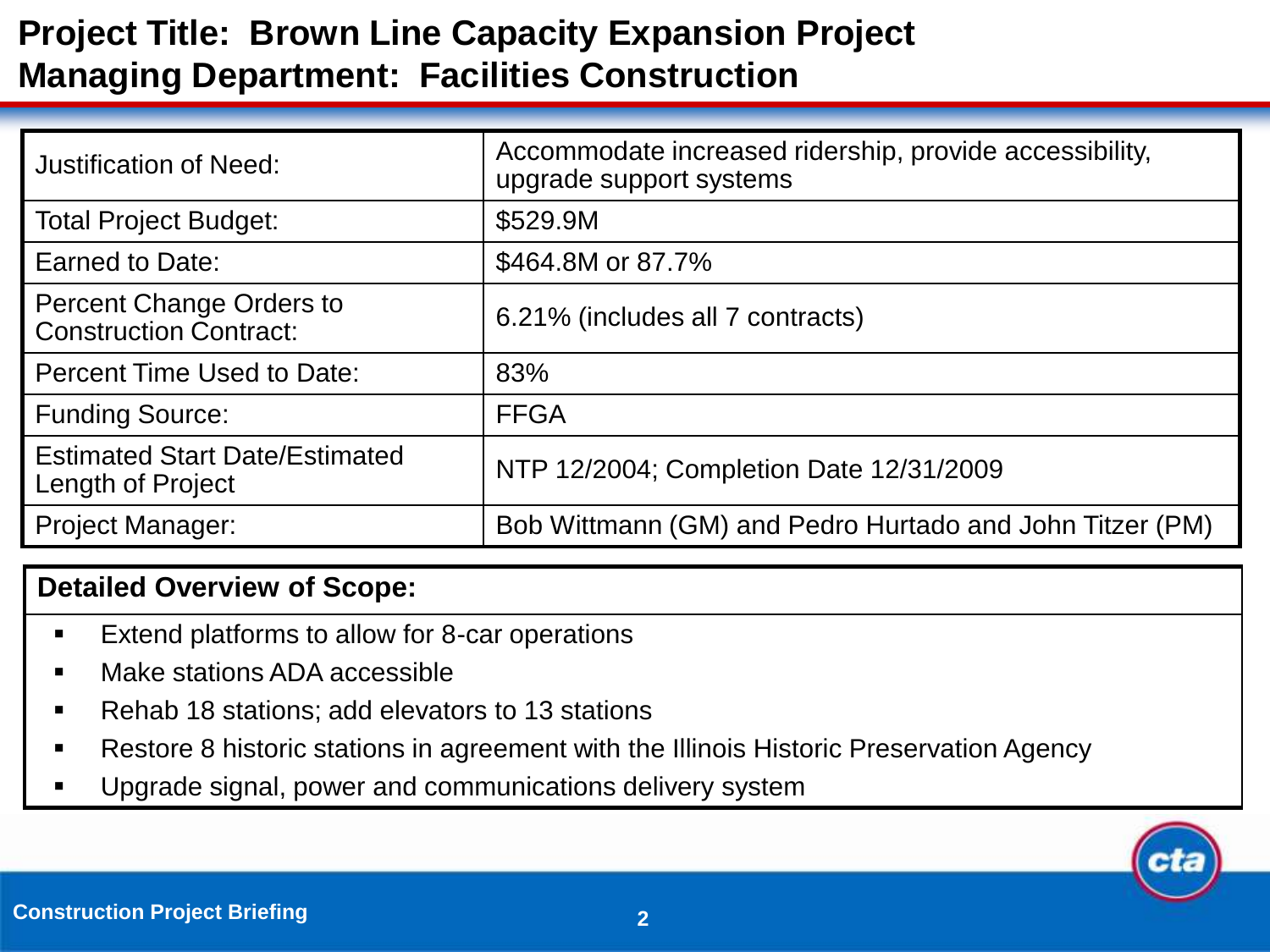# **Project Title: Brown Line Capacity Expansion Project Managing Department: Facilities Construction**

# **Construction Progress**

| <b>Phase</b>              | <b>Description</b>                                                                                                                                                                                                      | <b>Status</b>                              |
|---------------------------|-------------------------------------------------------------------------------------------------------------------------------------------------------------------------------------------------------------------------|--------------------------------------------|
| Construction              | Wellington<br>Installation of elevators, stationhouse stairs, station brick, CA kiosk,<br>platform decking and painting of the track structure continues.                                                               | To be<br>complete late<br><b>July 2009</b> |
|                           | <b>Fullerton</b><br>Installation of elevator, electrical work in support rooms, CA kiosk,<br>п<br>gateway and concession masonry continues. Work on the historic<br>stationhouse masonry and stair system is ongoing.   | To be<br>complete<br>December<br>2009      |
|                           | <b>Belmont</b><br>Installation of elevator, station house floor slabs, concession steel,<br>and stair and masonry installation on the north side of Belmont<br>continues. Escalator installation to begin in early May. | To be<br>complete<br>December<br>2009      |
| <b>Delay Explanation:</b> |                                                                                                                                                                                                                         |                                            |

• No current delays.

ej r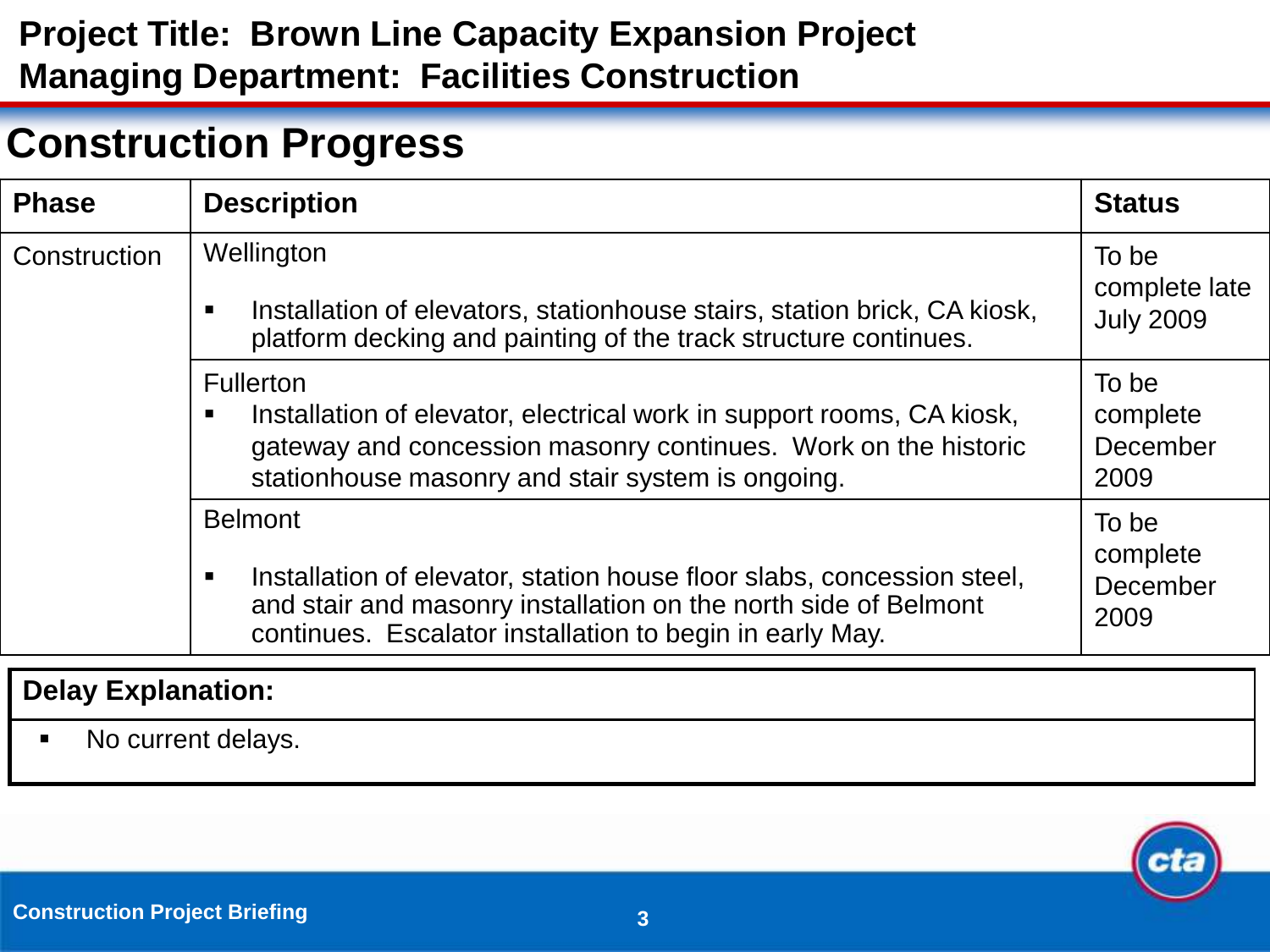# **Project Title: Subway Escalators Managing Department: Facilities Construction**

| <b>Justification of Need:</b>                                    | Escalators beyond useful life; high maintenance cost |
|------------------------------------------------------------------|------------------------------------------------------|
| <b>Total Project Budget:</b>                                     | \$22.8M                                              |
| <b>Construction Contract Value:</b>                              | \$16.7M                                              |
| Earned to Date:                                                  | \$8.27M or 50%                                       |
| <b>Percent Change Orders to</b><br><b>Construction Contract:</b> | $.7\%$                                               |
| Percent Time Used to Date:                                       | 48%                                                  |
| <b>Funding Source:</b>                                           | <b>FTA</b>                                           |
| <b>Estimated Start Date/Estimated</b><br>Length of Project       | NTP 1/7/08; Completion Date 9/22/10                  |
| <b>Project Manager:</b>                                          | Bob Wittmann (GM) and Rick Herndobler (PM)           |

#### **Detailed Overview of Scope:**

• Replace nine escalators, reopen one exit and relocate one escalator facility on Red and Blue Lines Subway

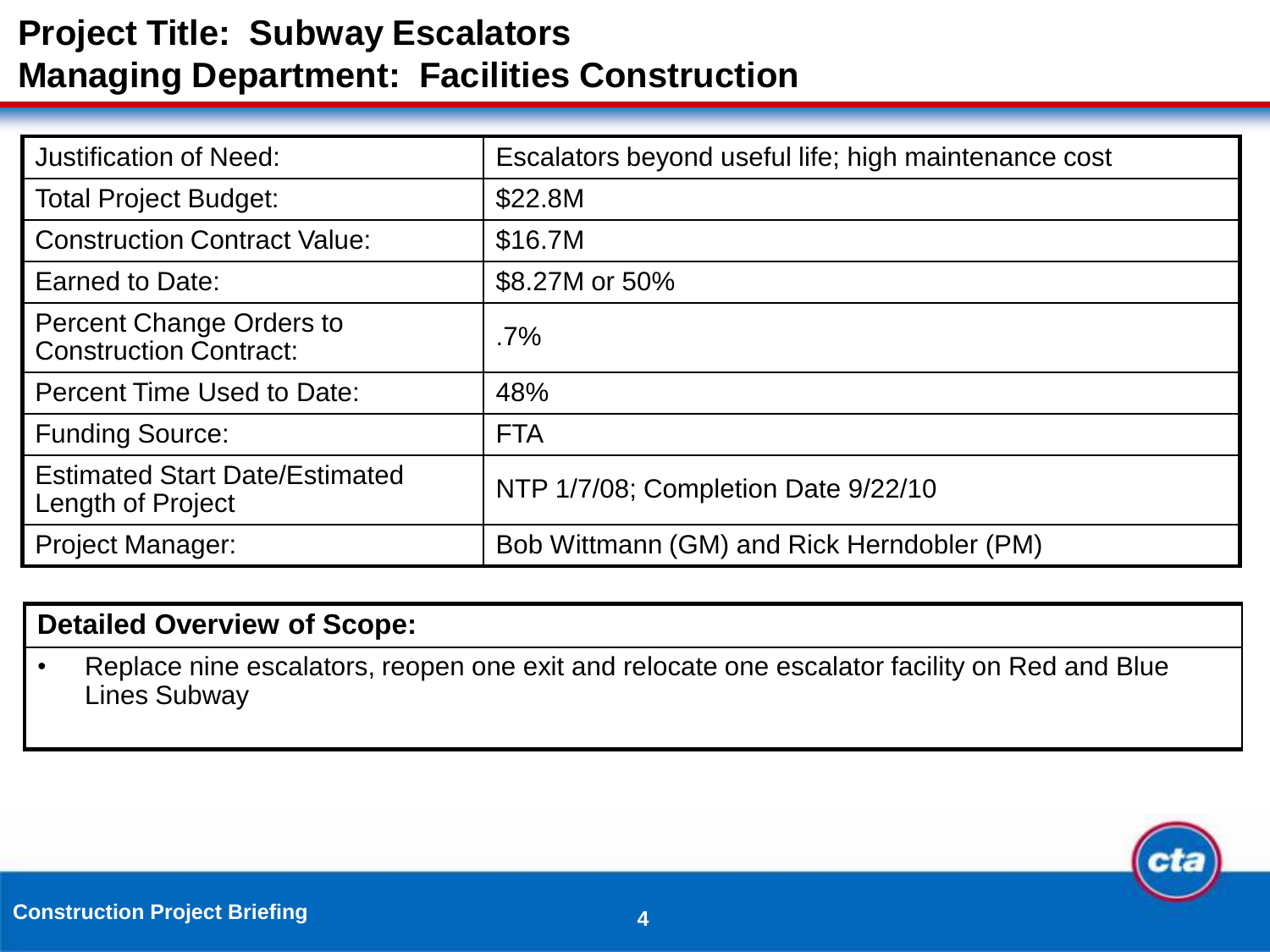# **Project Title: Subway Escalators Managing Department: Facilities Construction**

# **Construction Progress**

| <b>Phase</b> | <b>Description</b>                                            | <b>Status</b>                              |
|--------------|---------------------------------------------------------------|--------------------------------------------|
| In Service   | Adams/Jackson Red (street to mezzanine escalator)             | Completed 4/18/09                          |
|              | Randolph/Washington Blue (platform to mezzanine<br>escalator) | Completed 5/4/09                           |
| Construction | Monroe/Adams Red (street to mezzanine escalator)              | <b>Return to Service</b><br>September 2009 |
|              | Adams/Jackson Red (street to mezzanine escalator)             | <b>Return to Service</b><br>October 2009   |
|              | Harrison Red (platform to mezzanine escalator)                | <b>Return to Service</b><br>October 2009   |

|                          | <b>Delay Explanation:</b> |
|--------------------------|---------------------------|
| <b>Contract Contract</b> | No current delays.        |

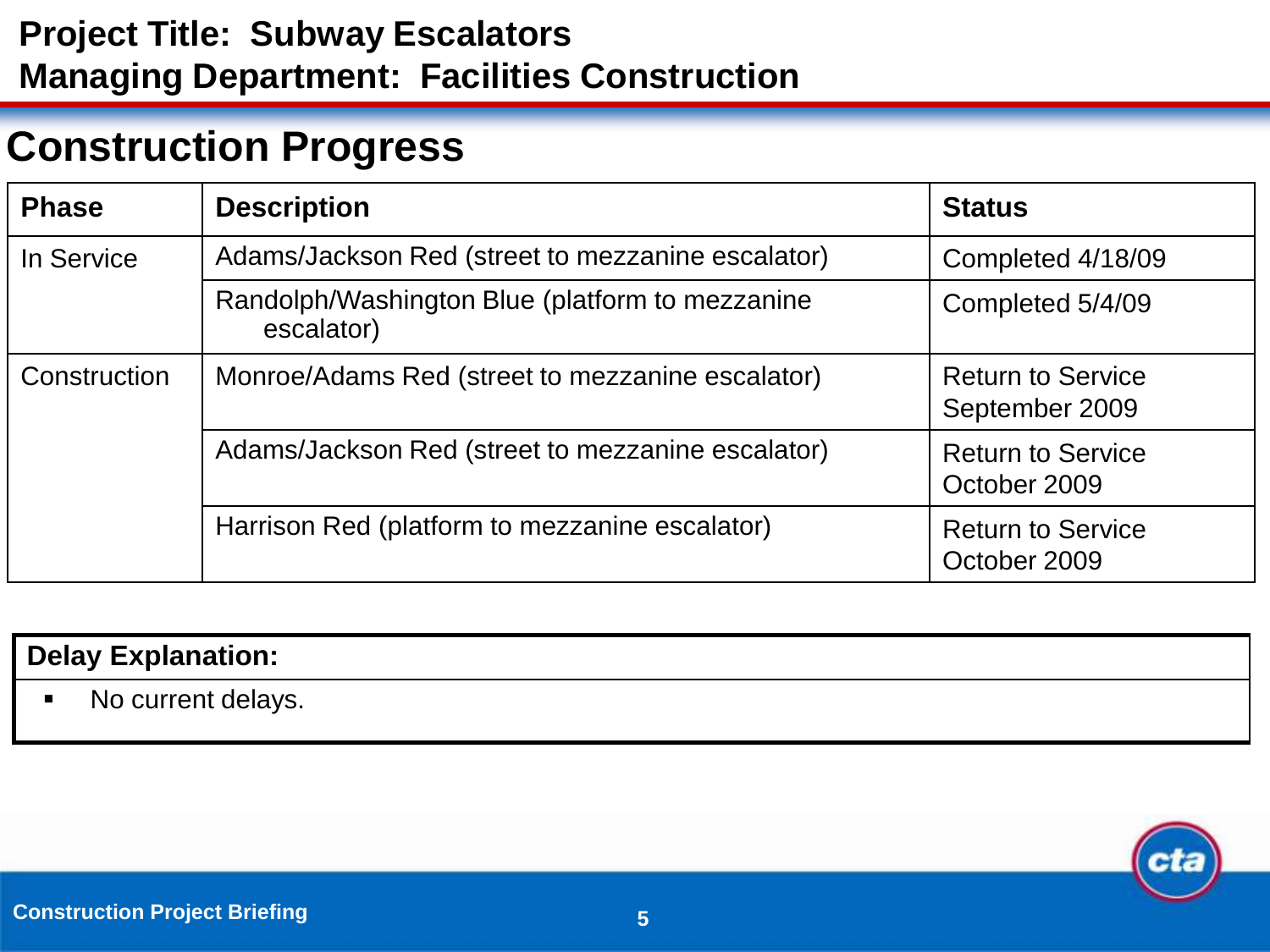# **Project Title: Dearborn Subway Tie Replacement Project Managing Department: Power & Way Construction**

| <b>Justification of Need:</b>                               | Growing number of slow zones in Dearborn Subway                                 |
|-------------------------------------------------------------|---------------------------------------------------------------------------------|
| <b>Priority of Project:</b>                                 | Critical                                                                        |
| <b>Total Project Budget:</b>                                | \$87.8M                                                                         |
| <b>Construction Contract Value:</b>                         | \$56.6M                                                                         |
| Earned to Date:                                             | \$2,754,120 or 4.9%                                                             |
| <b>Percent Change Orders to Construction</b><br>Contract:   | $0\%$                                                                           |
| Percent Time Used to Date:                                  | 12.8%                                                                           |
| <b>Funding Source:</b>                                      | <b>ARRA</b>                                                                     |
| <b>Procurement Status:</b>                                  | Completed                                                                       |
| <b>Estimated Start Date/Estimated Length</b><br>of Project: | NTP $3/27/09$ ; Total project length = 345 days from NTP (March 7,<br>$2010$ ). |
| <b>Project Manager:</b>                                     | Carole Morey (GM) and David Heard (PM)                                          |

### **Detailed Overview of Scope:**

 Work includes replacement of all wooden half-ties and ballasted track with direct fixation track systems, replacement of portions of running rail and all contact rail and contact rail chairs, special track work in LaSalle Crossover, negative return and signal work, concrete repair in deteriorated sections of tunnel and footwalk, and grouting and sewer cleaning.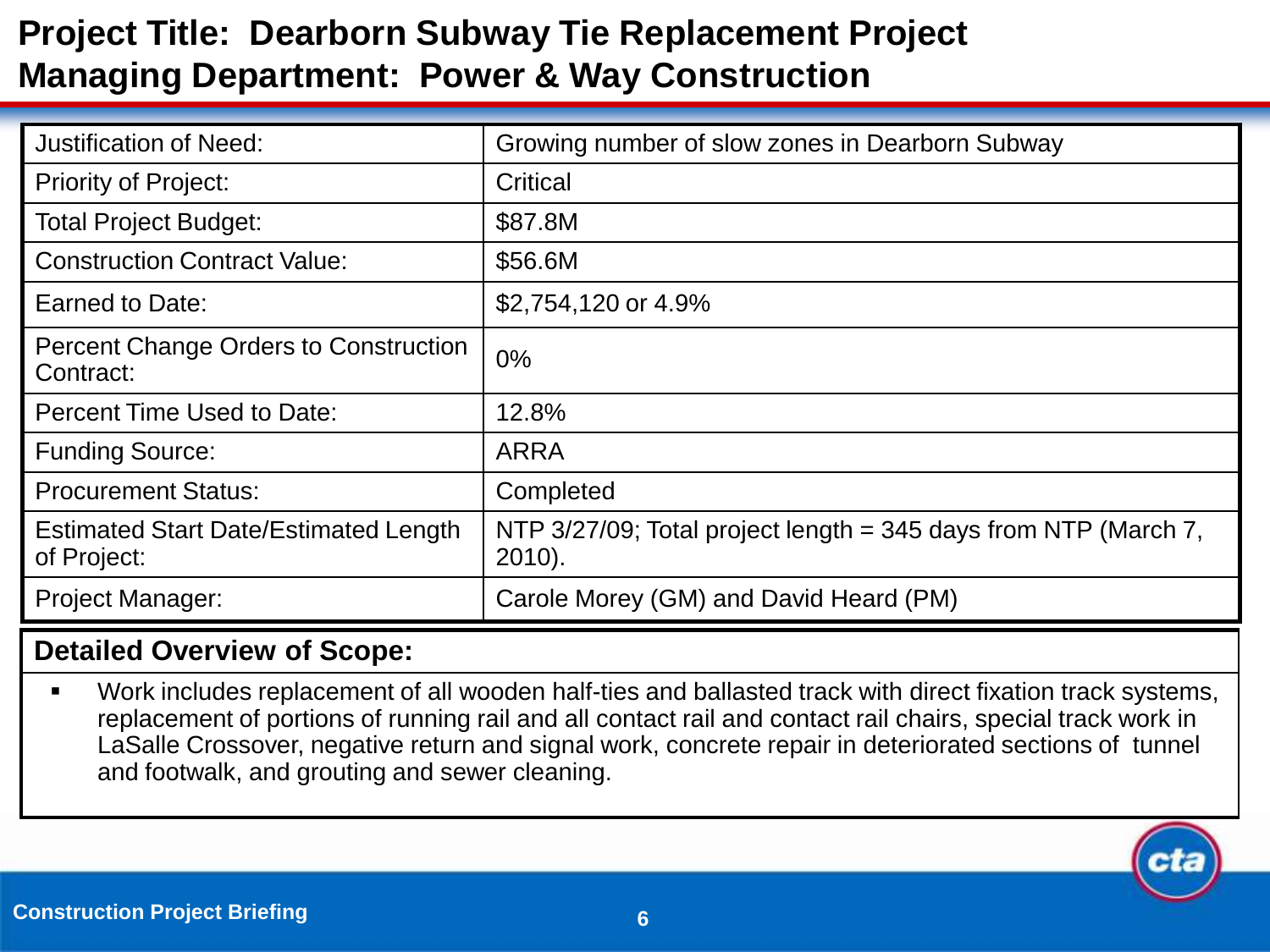# **Project Title: Dearborn Subway Tie Replacement Project Managing Department: Power & Way Construction**

| Impact on Customers:                | One construction season (2009-2010); 10 Single Tracks, 13<br>Line Cuts                       |
|-------------------------------------|----------------------------------------------------------------------------------------------|
| Benefit to System:                  | Slow zones in Dearborn Subway will be eliminated; can safely<br>run trains at higher speeds. |
| <b>Benefit to Community:</b>        | Faster commute time through the Dearborn subway once<br>construction is complete.            |
| Impact on Accessibility:            | N/A                                                                                          |
| Estimated # of Jobs Created:        | 400                                                                                          |
| <b>Customer Communication Need:</b> | Project website, signage, additional Customer Assistants at<br><b>Blue Line Stations</b>     |

#### **Comparable Projects:**

- Block 37 Half Tie Project (Red and Blue Lines)
- State Street Subway Tie Project

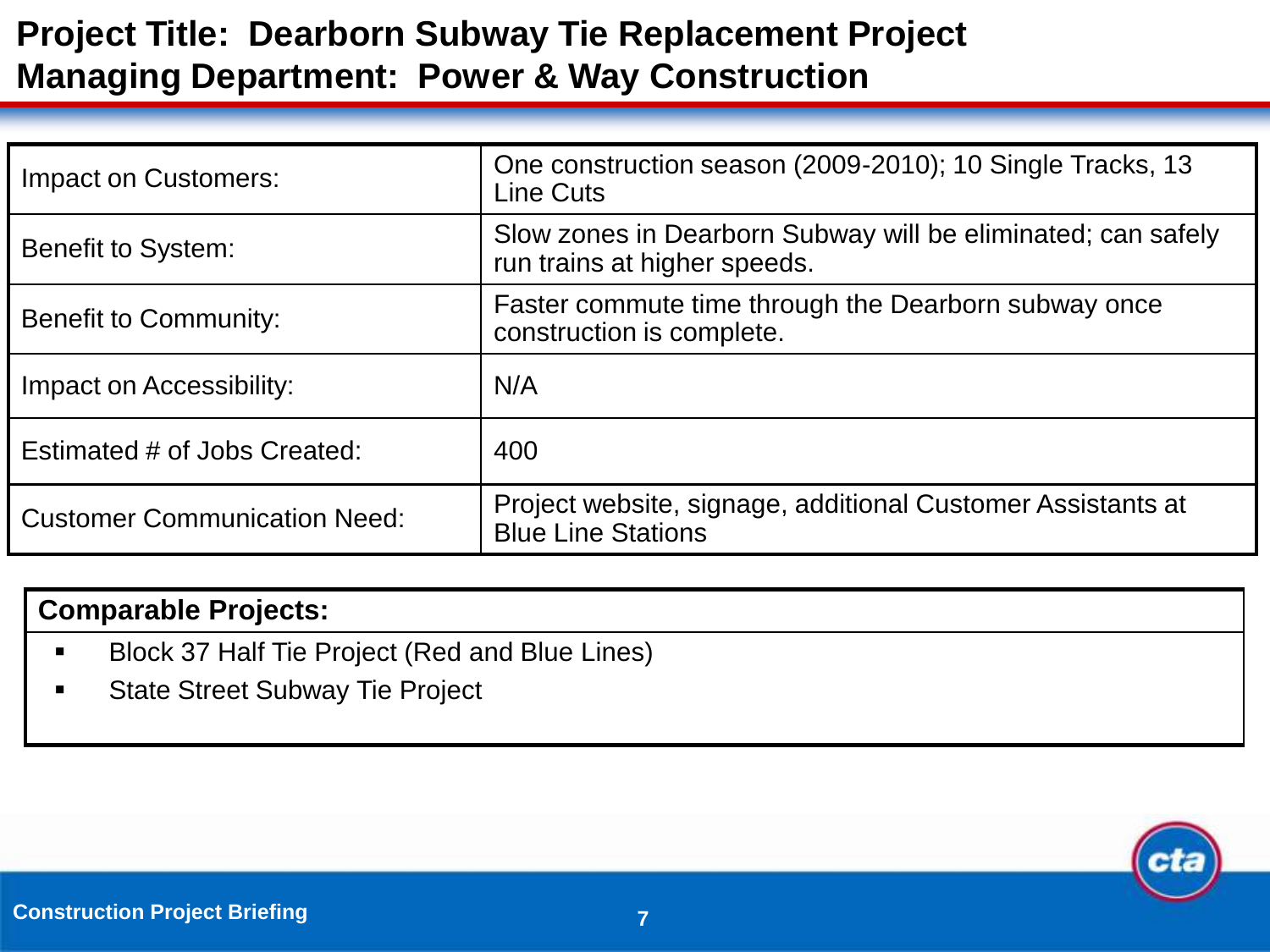# **Project Title: Dearborn Subway Tie Replacement Project Managing Department: Power & Way Construction**

# **Construction Progress**

| <b>Phase</b> | <b>Description</b>                                                                                                                                                                                                                                  | <b>Status</b>                                          |
|--------------|-----------------------------------------------------------------------------------------------------------------------------------------------------------------------------------------------------------------------------------------------------|--------------------------------------------------------|
| Milestone A  | • Tie demolition, rail replacement and placement of temporary plates<br>between the North Portal and Grand Crossover                                                                                                                                | Ongoing<br>(End 8/24/09)                               |
| Milestone B  | • Half-tie replacement and replacement of rail from 1000 feet south of<br>Grand crossover to south end of platform at Clark/Lake.                                                                                                                   | <b>Not Started</b><br>(To be<br>completed<br>10/23/09) |
| Milestone C  | • Half-tie replacement and replacement of running rail from south end of<br>platform at Clark/Lake to east of river.<br>Removal of ballast, pour of new invert and half-ties and replacement of<br>running rail from east of river to south portal. | <b>Not Started</b><br>(To be<br>completed<br>12/7/09   |
|              | <b>Special track work at LaSalle crossover.</b>                                                                                                                                                                                                     |                                                        |

### **Delay Explanation:**

■ No current delays.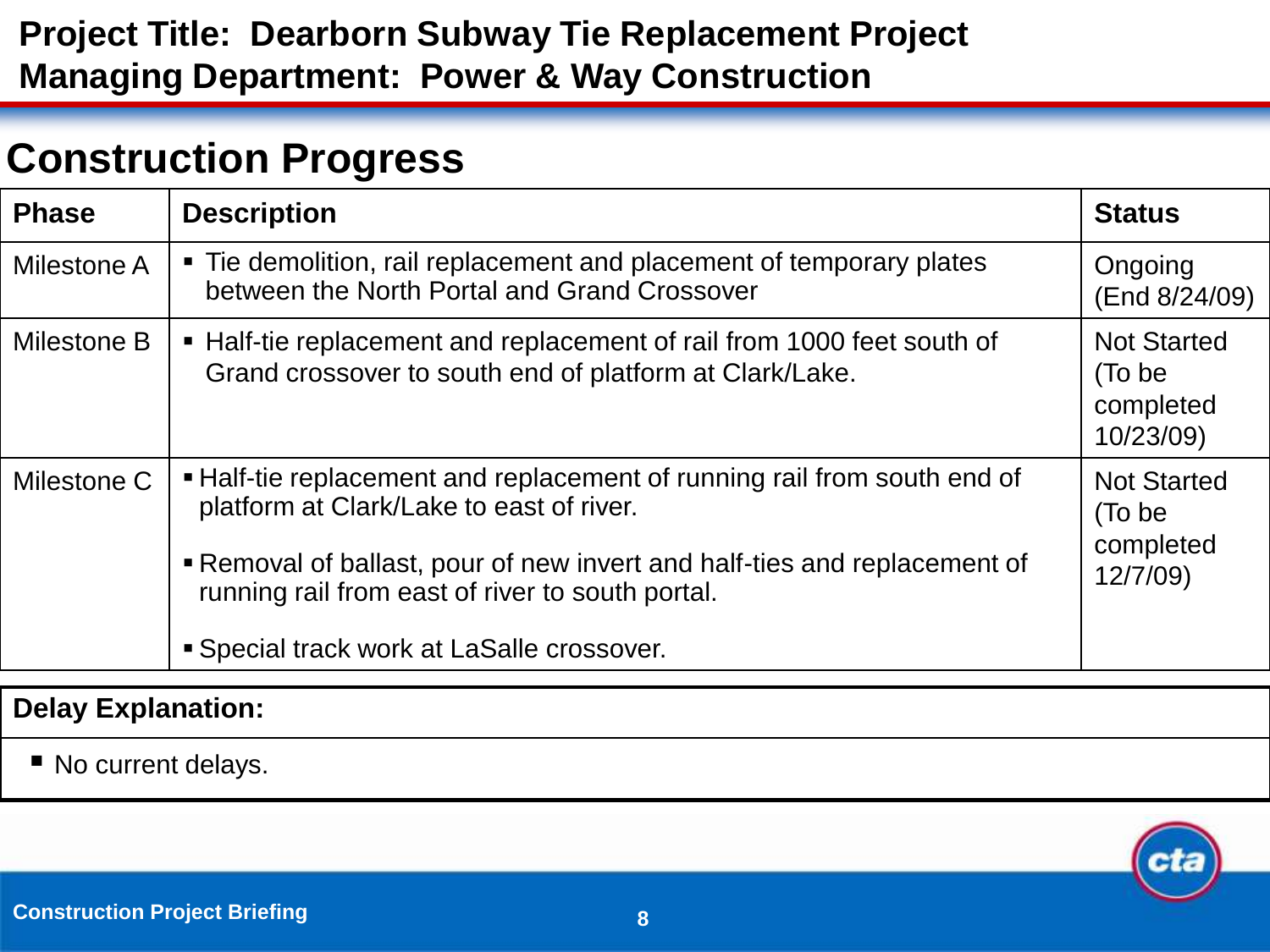# **Project Title: Loop Signals Project Managing Department: Power & Way Construction**

| <b>Justification of Need:</b>                              | Upgrade Towers and Interlocking Control Systems to current<br>technology; Tower 18 past useful life |
|------------------------------------------------------------|-----------------------------------------------------------------------------------------------------|
| <b>Total Project Budget:</b>                               | \$103.2M                                                                                            |
| <b>Construction Contract Value:</b>                        | \$67.5M                                                                                             |
| Earned to Date:                                            | \$37.9M or 56.1%                                                                                    |
| Percent Change Orders to Construction<br>Contract:         | 39.8%                                                                                               |
| Percent Time Used to Date:                                 | 85.9%                                                                                               |
| <b>Funding Source:</b>                                     | FTA, RTA and Bond Funds                                                                             |
| <b>Estimated Start Date/Estimated Length of</b><br>Project | NTP 2/21/07; Original Completion Date 9/2009; Revised Completion<br>Date 9/2010                     |
| <b>Project Manager:</b>                                    | Barney Gray (GM) and Brittany Dyra (PM)                                                             |

- New Bi-directional Cab Signal System for the Loop
- **EXECONSTRUCTION OF THE CONTROL TOWER AT LAKE/Wells** 
	- New control panel with remote controls for Tower 12 and Jefferson
- **Installation of a new Signal Facility Building at Randolph/Wells**
- **Installation of a new Tower 12 Relay House**
- Installation of new Interlocking at Jefferson

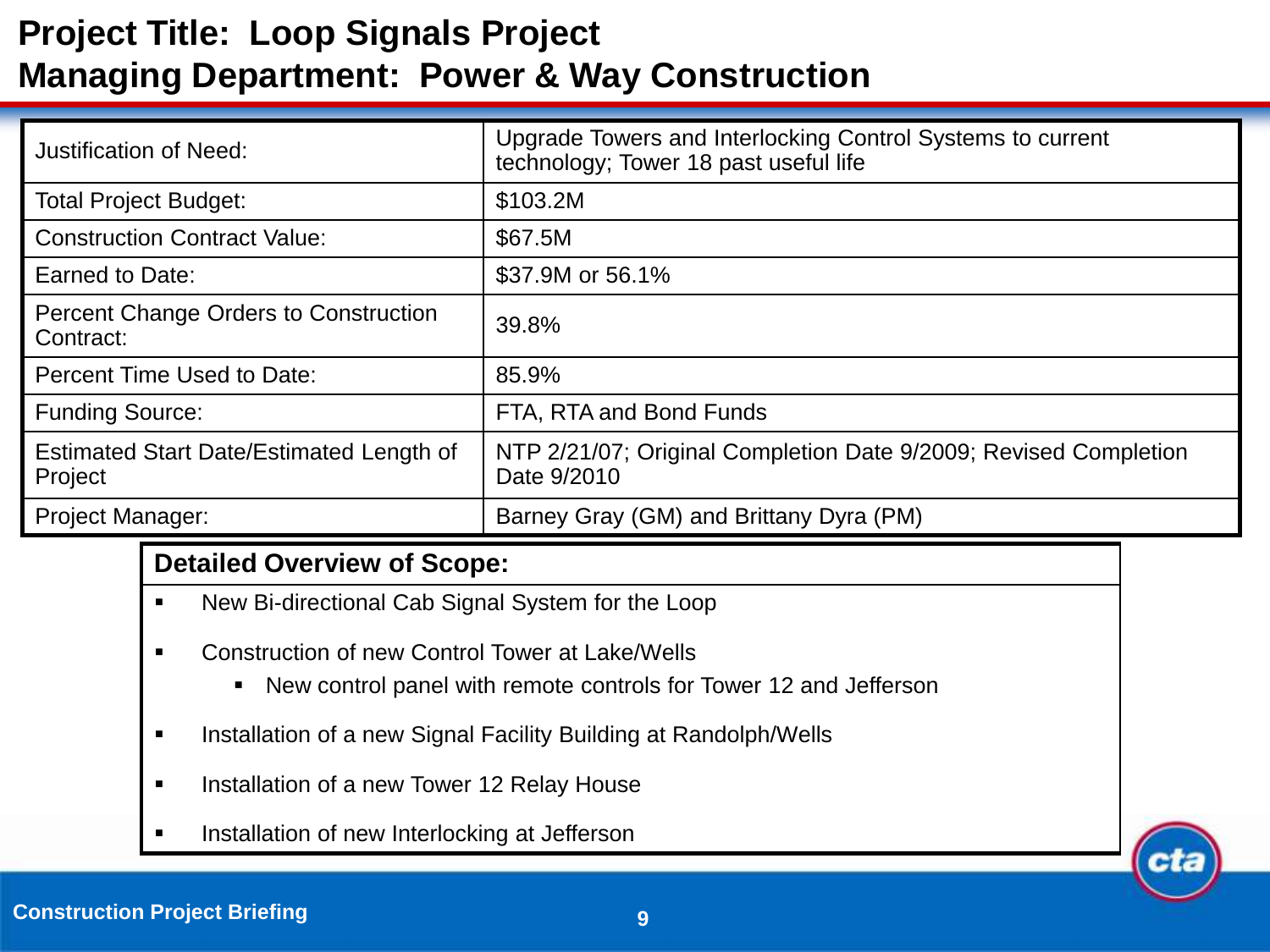# **Project Title: Loop Signals Project Managing Department: Power & Way Construction**

# **Construction Progress**

| <b>Phase</b> | <b>Description</b>                                      | Original<br><b>Completion</b><br><b>Date</b> | <b>Revised</b><br><b>Completion</b><br><b>Date</b> | <b>Actual</b><br><b>Completion</b><br><b>Date</b> |
|--------------|---------------------------------------------------------|----------------------------------------------|----------------------------------------------------|---------------------------------------------------|
| Milestone 1  | <b>Approved Signal Block Design</b>                     | 8/20/07                                      | 4/2008                                             | 3/18/08                                           |
| Milestone 2  | <b>Approved Cable Plan</b>                              | 9/4/07                                       | 5/2008                                             | 5/21/08                                           |
| Milestone 3  | <b>Approved Tower 18 Circuit Design</b>                 | 9/19/07                                      | 6/2008                                             | 12/2/08                                           |
| Milestone 4  | <b>Audio Circuit Cutover</b>                            | 9/2008                                       | N/A                                                | 9/14/08                                           |
| Milestone 5  | Tower 18 Relay Room                                     | 3/20/09                                      | 10/2009                                            | <b>TBD</b>                                        |
| Milestone 6  | Tower 18 (Can't start until Milestone 5 is<br>complete) | None Provided                                | 3/2010                                             |                                                   |
| Milestone 7  | Tower 18 Interlocking                                   | 8/2009                                       | 3/2010                                             |                                                   |
| Milestone 8  | Tower 12 Interlocking                                   | 8/2009                                       | 7/2010                                             |                                                   |
| Milestone 9  | <b>Substantial Completion</b>                           | 9/2009                                       | 9/2010                                             |                                                   |

### **Delay Explanation:**

 Original project schedule to be complete 9/2009; current project schedule shows completion for 9/2010. See dates above for details.

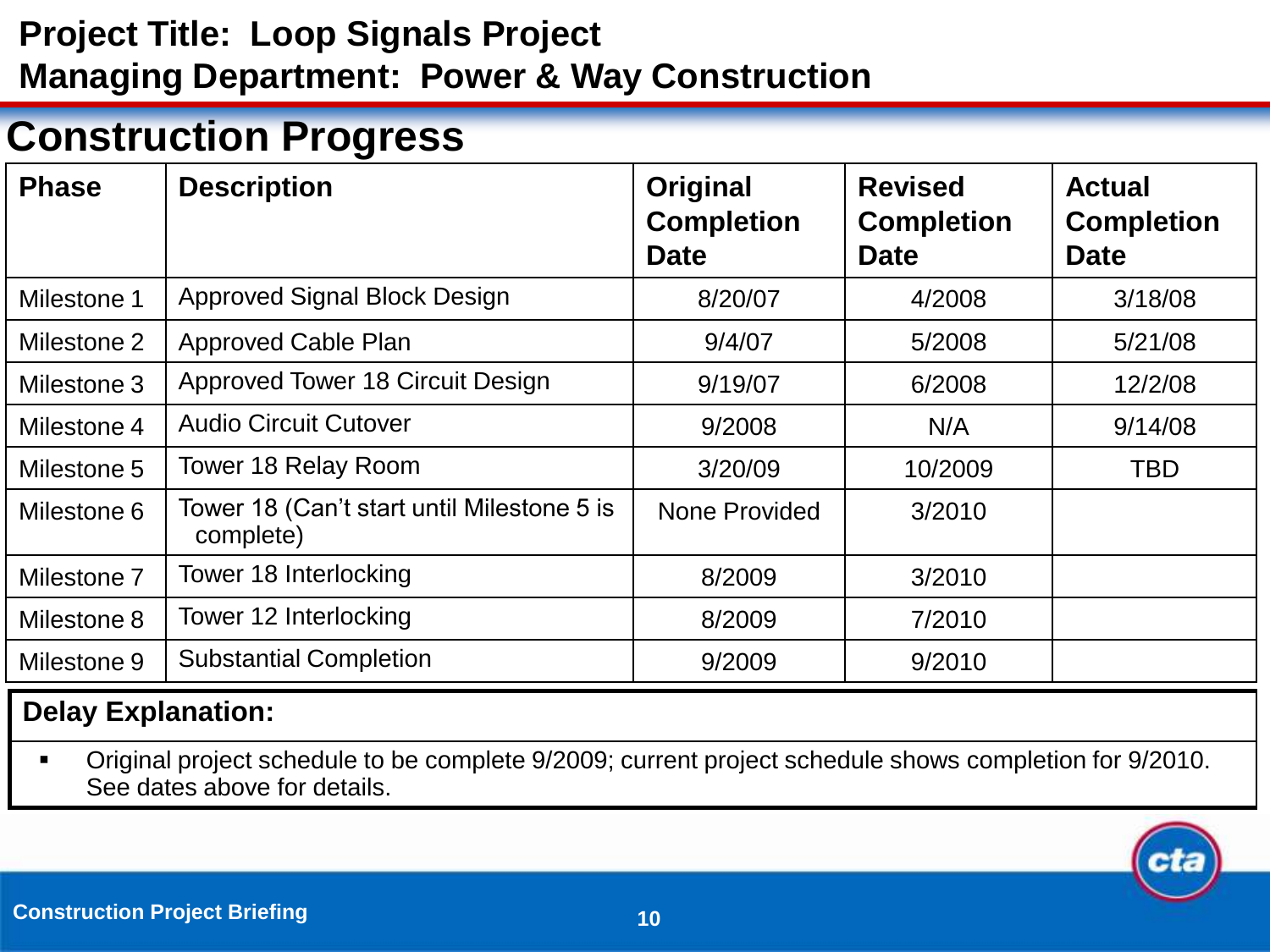# **Project Title: Ravenswood/North Main Line Tie Renewal Project Managing Department: Power & Way Construction**

| <b>Justification of Need:</b>                              | Slow zone prevention and elimination                                             |
|------------------------------------------------------------|----------------------------------------------------------------------------------|
| <b>Total Project Budget:</b>                               | \$44.5M                                                                          |
| <b>Construction Contract Value:</b>                        | \$22.8M                                                                          |
| Earned to Date:                                            | \$21.1M or 92%                                                                   |
| Percent Change Orders to<br><b>Construction Contract:</b>  | $0\%$                                                                            |
| Percent Time Used to Date:                                 | 100%                                                                             |
| <b>Funding Source:</b>                                     | <b>Bond Funds</b>                                                                |
| <b>Estimated Start Date/Estimated Length</b><br>of Project | NTP 4/16/08; Original Completion Date 4/11/09; Revised<br>Completion Date 6/1/09 |
| <b>Project Manager:</b>                                    | Carole Morey (GM) and Grace Ohs (PM)                                             |

- Replace ties and all associated track components from:
	- Lakewood to Western
	- Seminary to Lakewood
- Furnish and deliver materials
- CTA forces to perform tie replacement on the North Main Line between Lawrence and Jarvis, in the Sheridan curves, and Clark Junction curves

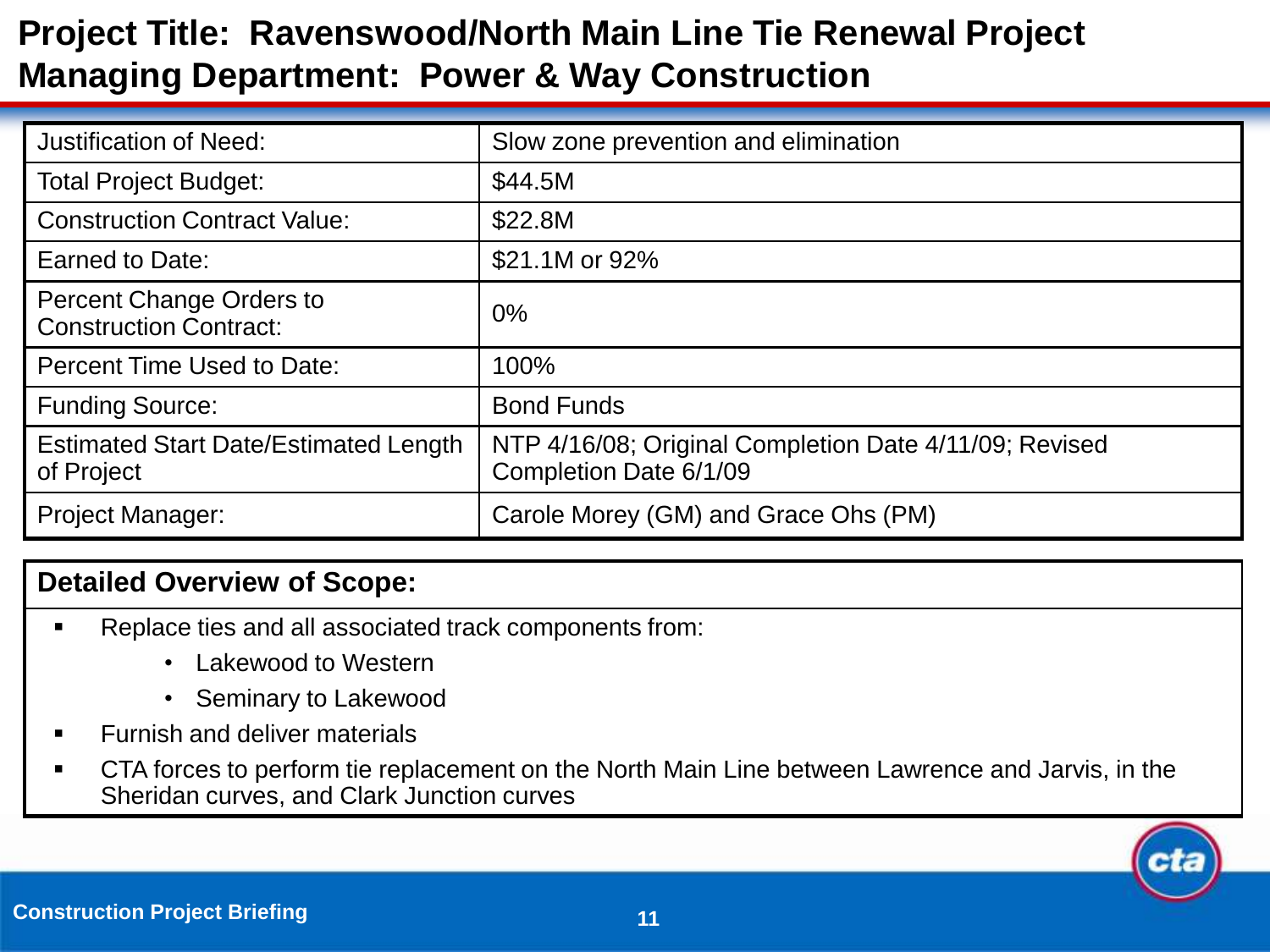### **Project Title: Ravenswood/North Main Line Tie Renewal Project Managing Department: Power & Way Construction**

# **Construction Progress**

| <b>Phase</b>                 | <b>Description</b> |                                                                              | <b>Status</b>             |
|------------------------------|--------------------|------------------------------------------------------------------------------|---------------------------|
| Closeout                     | $\blacksquare$     | Construction punch list work and signal punch list work is completed.        | Complete                  |
|                              | $\blacksquare$     | Review of LDs for late material delivery.                                    | <b>With</b><br>Purchasing |
| Planning<br>upcoming<br>work | $\blacksquare$     | CTA Forces to perform tie renewal on North Main Line portion of the<br>track | <b>Schedule</b><br>TBD    |

| <b>Delay Explanation:</b>                        |  |  |  |
|--------------------------------------------------|--|--|--|
| Delay in the delivery of materials (Contractor). |  |  |  |

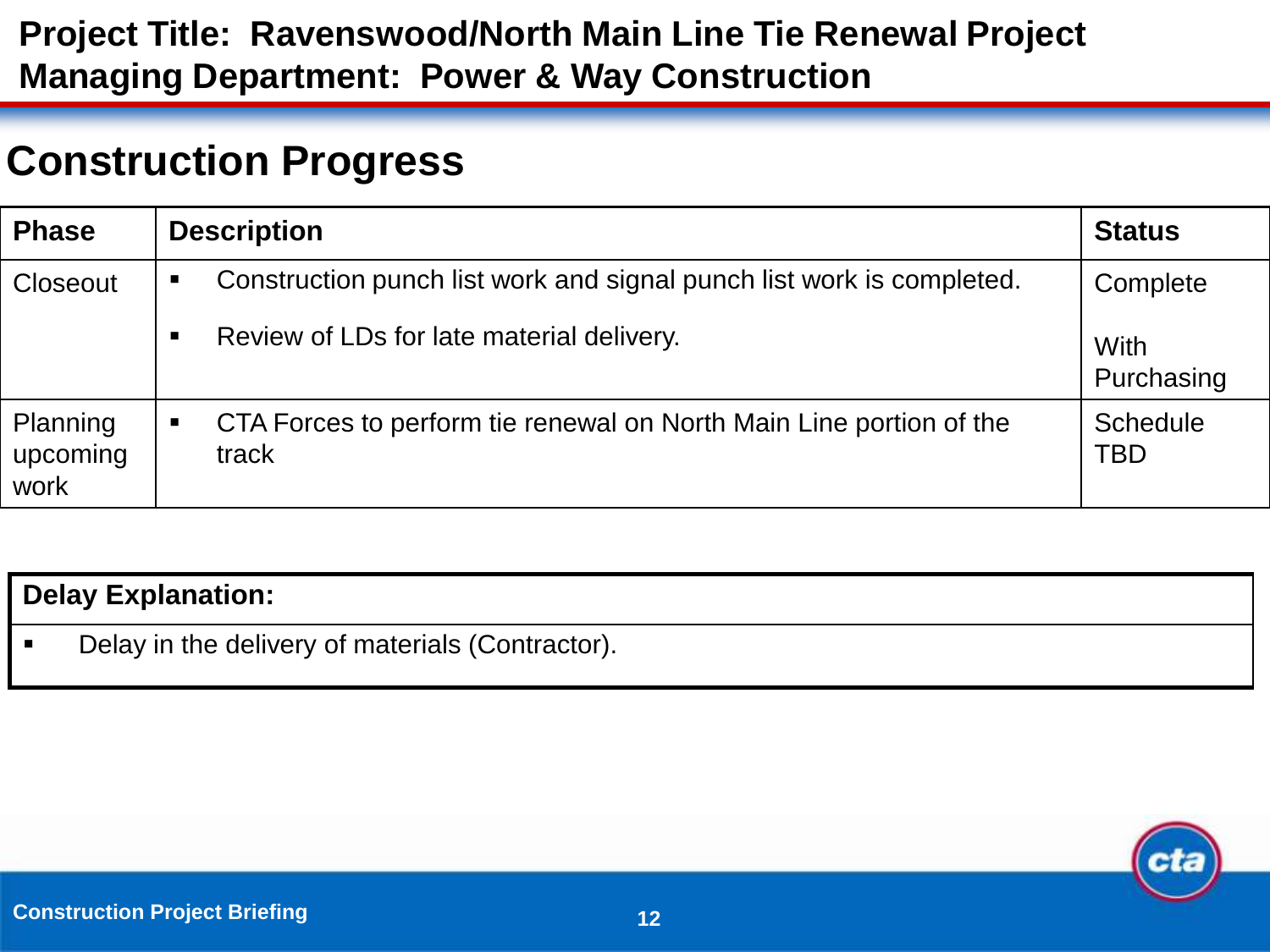# **Project Title: Blue Line Signals Project Managing Department: Power & Way Construction**

| Justification of Need:                                     | Signal system is beyond expected service life and upgrades needed for<br>compatibility with new AC-powered railcars. Traction Power upgrades<br>needed to reduce power shutdowns and service disruptions. |  |
|------------------------------------------------------------|-----------------------------------------------------------------------------------------------------------------------------------------------------------------------------------------------------------|--|
| <b>Total Project Budget:</b>                               | \$243M                                                                                                                                                                                                    |  |
| <b>Construction Contract Value:</b>                        | \$183.3M                                                                                                                                                                                                  |  |
| Earned to Date:                                            | \$163.2M or 89%                                                                                                                                                                                           |  |
| Percent Change Orders to<br><b>Construction Contract:</b>  | 6.1%                                                                                                                                                                                                      |  |
| Percent Time Used to Date:                                 | 95%                                                                                                                                                                                                       |  |
| <b>Funding Source:</b>                                     | CTA Bonds, RTA, FTA, IDOT                                                                                                                                                                                 |  |
| <b>Estimated Start Date/Estimated</b><br>Length of Project | NTP 12/1/05; Original and Current Completion Date 7/1/09                                                                                                                                                  |  |
| <b>Project Manager:</b>                                    | Barney Gray (GM) and Grace Ohs (PM)                                                                                                                                                                       |  |

- **Blue Line Signal and Traction Power Upgrades.**
- Replace and upgrade signals, power distribution, and associated components at various facilities in the Dearborn Subway, and on the Congress and Kennedy Branches of the Blue Line and State Street Subway. Upgrades to communication facilities.

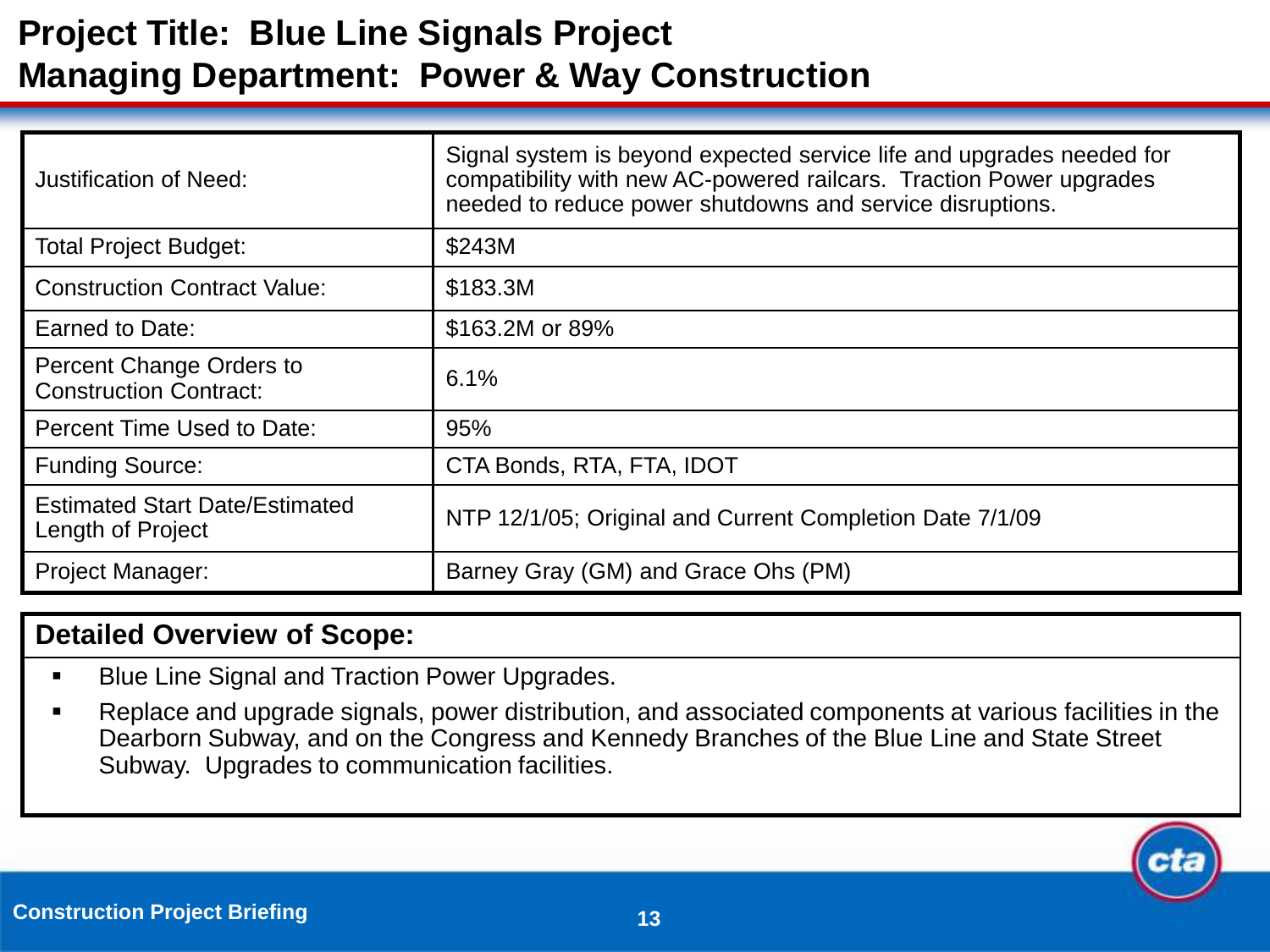### **Project Title: Blue Line Signals Project Managing Department: Power & Way Construction**

# **Construction Progress**

| <b>Phase</b>      | <b>Description</b> | <b>Status</b>                                                                                                                     |         |
|-------------------|--------------------|-----------------------------------------------------------------------------------------------------------------------------------|---------|
| <b>Punch list</b> |                    | Partial substantial completion from Forest Park to Clinton and from<br>Jefferson Park to Clark/Lake. Punch list work has started. | Ongoing |
| Construction      | $\blacksquare$     | Work continues in the Dearborn Subway from Clinton to Clark/Lake<br>and in State Street Subway.                                   | Ongoing |

### **Delay Explanation:**

- Contractor claimed delays:
	- Delayed Single Track on 12-07-2007 (\$7,615)
	- Lack of Single Track on 01-29-2008 (\$11,068)
	- Chestnut Audio Room Wall Panels Unforeseen (\$11,697)

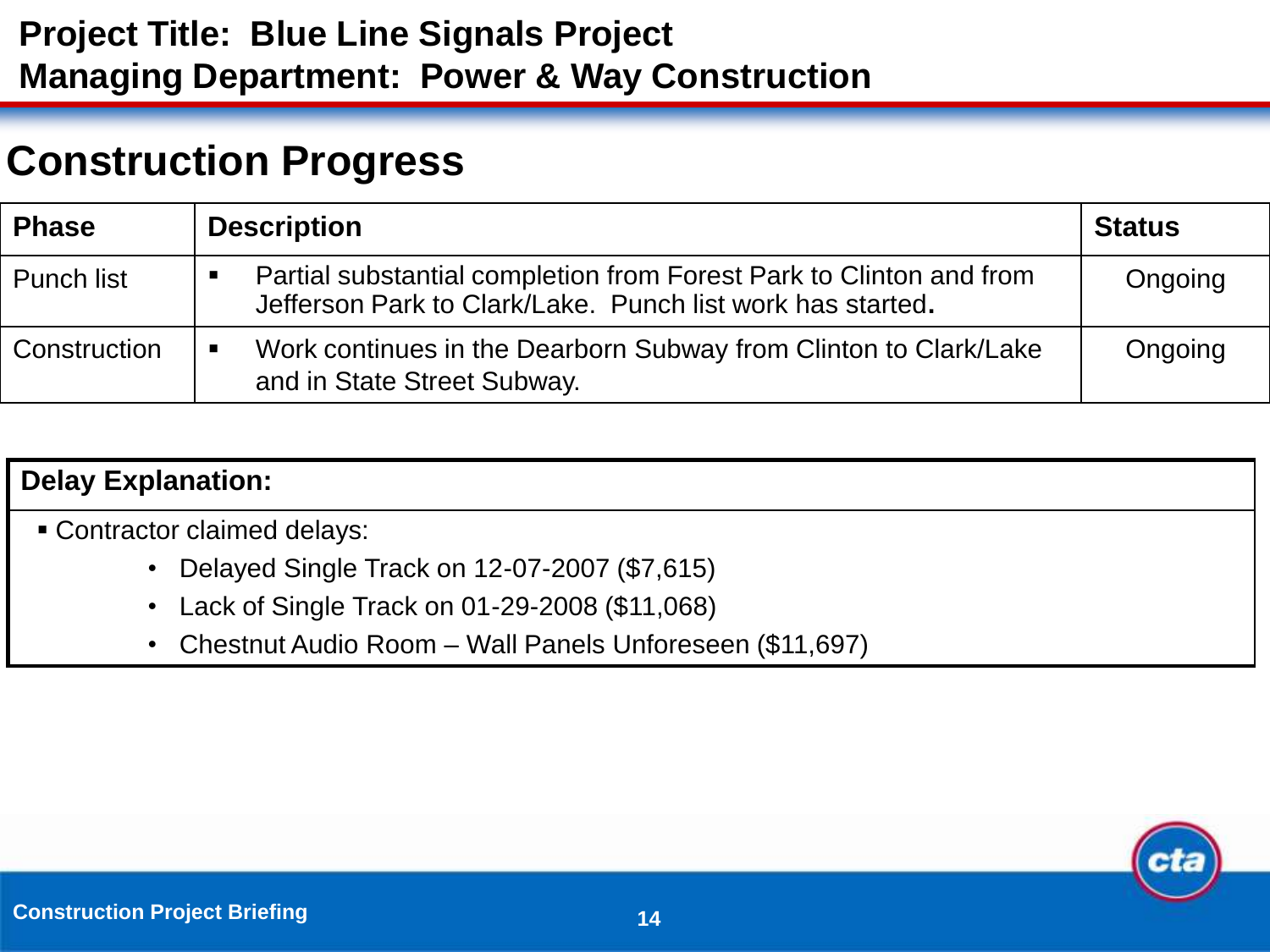# **Project Title: O'Hare Blue Line Tie Project Managing Department: Power & Way Construction**

| <b>Justification of Need</b>                               | Slow zone prevention and elimination                                             |
|------------------------------------------------------------|----------------------------------------------------------------------------------|
| <b>Total Project Budget:</b>                               | \$126M                                                                           |
| <b>Construction Contract Value:</b>                        | \$100.9M                                                                         |
| Earned to Date:                                            | \$96.5M or 95.5%                                                                 |
| <b>Percent Change Orders to Construction</b><br>Contract:  | 9.4%                                                                             |
| <b>Percent Time Used to Date:</b>                          | 96.8%                                                                            |
| <b>Funding Source:</b>                                     | <b>Bond Funds</b>                                                                |
| <b>Estimated Start Date/Estimated Length</b><br>of Project | NTP 9/17/07; Original Completion Date11/27/08; Revised<br>Completion Date 6/2009 |
| <b>Project Manager:</b>                                    | Barney Gray (GM) and Colleen Zinck (PM)                                          |

- Replace track ties and associated components in three phases from:
	- **Jefferson Park to Harlem (NB & SB)**
	- Harlem to O'Hare Portal (NB & SB)
	- Addison to Jefferson Portal (NB & SB)
- Change order work includes welding (completed 167 welds by March 17, 2009), negative cable installation, RF drawing preparation and wayside signs and markers.